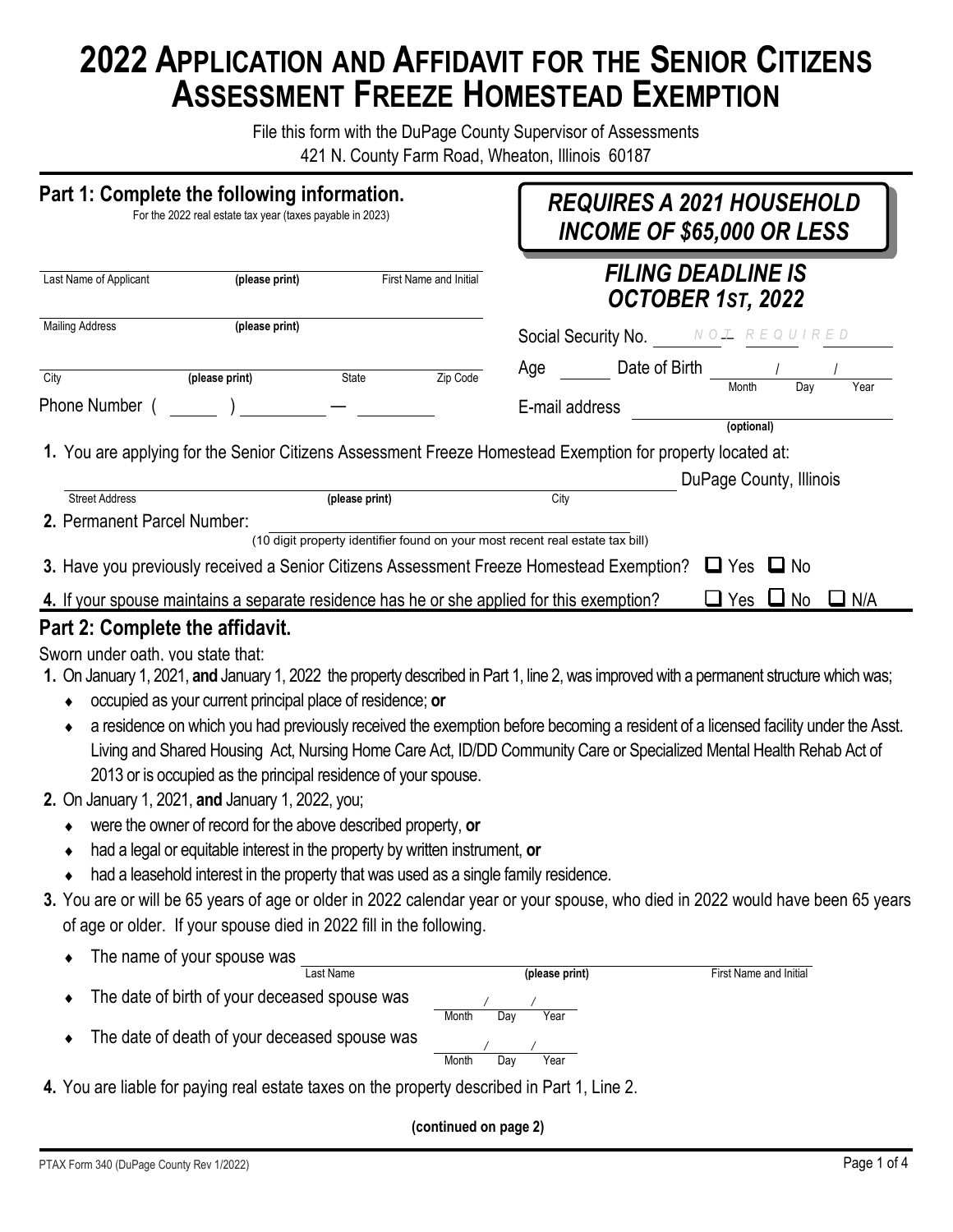- **5.** You have not applied for the Senior Citizens Assessment Freeze Homestead Exemption for any other property for the 2022 real estate tax year.
- **6.** The total household income for 2021 is shown in Part 3, Line 13, and is \$65,000 or less.
- **7.** On January 1, 2022 in addition to myself, the following individuals used the property listed for their principal place of residence. I am listing my spouse below since he or she used the property as his or her principal dwelling place on January 1, 2022. Attach an additional sheet if necessary.

| Last Name<br>(please print)<br>First Name and Initial<br>NOT REQUIRED<br>Social Security No.<br>Age<br>Last Name<br>First Name and Initia<br>(please print)<br>NO <u>t</u> REQU <u>IR</u> ED<br>Social Security No.<br>Age<br>First Name and Initial<br>Last Name<br>(please print)<br>$\Box$ Married $\Box$ Divorced $\Box$ Separated<br>U Widowed<br>On January 1, 2022, you were:<br>$\Box$ Single<br>8.<br>(check one)<br>If married the name of your spouse is:<br>Date of Birth<br>Age<br>(please print)<br>Last Name<br><b>First Name and Initial</b><br>Month<br>Day<br>Year<br>The address of your spouse if different than the property address listed:<br>Address<br>(please print)<br>City<br>(please print)<br>State<br>Zip Code<br>Part 3: Complete the 2021 income information for the ENTIRE household.<br>You must include the income of the ENTIRE HOUSEHOLD on each line.<br>1. Social Security and SSI benefits. (Include Medicare deductions) (From SSA Form 1099 Box 3) (Household Total)<br>2. Railroad benefits. (Include Medicare deductions) (Household Total)<br>2.<br>3. Civil Service benefits. (Household Total)<br>3.<br>4. Annuities, Pensions and I.R.A. benefits. (Household Total) See the instructions for line 4 on page 4<br>5. Human Services and other governmental cash public assistance benefits. (Household Total)<br>5.<br>6. Wages, salaries, and tips. (Household Total)<br>6.<br>7. Interest and dividends received. (Household Total)<br>7.<br>8. Net rental, farm, and business income or (loss). (Household Total)<br>8.<br>9. Net capital gain or (loss). (Attach U.S. Form 1040 & Schedule "D") (Household Total)<br>9.<br>10. Other income or (loss). (Household Total)<br>10.<br>01.00<br>11.<br>11. Add Lines 1 through 10.<br>12.<br>12. Subtractions. (see the instructions for Line 12 on Page 4 for list of items you may subtract)<br>NOTE: A copy of U.S. Form 1040 is required for subtractions to be allowed.<br>0 00<br>13. Subtract Line 12 from Line 11 and write the result. This is your total household income for<br>13.<br>2021. If Line 13 is greater than \$65,000 STOP. You do not qualify for this exemption.<br>NOTE: The DuPage County Supervisor of Assessments may conduct an audit to verify that the taxpayer is eligible to receive this exemption.<br>Under penalties of perjury, I state that, to the best of my knowledge, the information contained in this affidavit is true,<br>correct and complete.<br>Signature of applicant<br>Month<br>Year<br>Day |  |  |  |  | Age |  |  | Social Security No. | NOT REQUIRED |  |  |
|--------------------------------------------------------------------------------------------------------------------------------------------------------------------------------------------------------------------------------------------------------------------------------------------------------------------------------------------------------------------------------------------------------------------------------------------------------------------------------------------------------------------------------------------------------------------------------------------------------------------------------------------------------------------------------------------------------------------------------------------------------------------------------------------------------------------------------------------------------------------------------------------------------------------------------------------------------------------------------------------------------------------------------------------------------------------------------------------------------------------------------------------------------------------------------------------------------------------------------------------------------------------------------------------------------------------------------------------------------------------------------------------------------------------------------------------------------------------------------------------------------------------------------------------------------------------------------------------------------------------------------------------------------------------------------------------------------------------------------------------------------------------------------------------------------------------------------------------------------------------------------------------------------------------------------------------------------------------------------------------------------------------------------------------------------------------------------------------------------------------------------------------------------------------------------------------------------------------------------------------------------------------------------------------------------------------------------------------------------------------------------------------------------------------------------------------------------------------------------------------------------------------------------------------------|--|--|--|--|-----|--|--|---------------------|--------------|--|--|
|                                                                                                                                                                                                                                                                                                                                                                                                                                                                                                                                                                                                                                                                                                                                                                                                                                                                                                                                                                                                                                                                                                                                                                                                                                                                                                                                                                                                                                                                                                                                                                                                                                                                                                                                                                                                                                                                                                                                                                                                                                                                                                                                                                                                                                                                                                                                                                                                                                                                                                                                                  |  |  |  |  |     |  |  |                     |              |  |  |
|                                                                                                                                                                                                                                                                                                                                                                                                                                                                                                                                                                                                                                                                                                                                                                                                                                                                                                                                                                                                                                                                                                                                                                                                                                                                                                                                                                                                                                                                                                                                                                                                                                                                                                                                                                                                                                                                                                                                                                                                                                                                                                                                                                                                                                                                                                                                                                                                                                                                                                                                                  |  |  |  |  |     |  |  |                     |              |  |  |
|                                                                                                                                                                                                                                                                                                                                                                                                                                                                                                                                                                                                                                                                                                                                                                                                                                                                                                                                                                                                                                                                                                                                                                                                                                                                                                                                                                                                                                                                                                                                                                                                                                                                                                                                                                                                                                                                                                                                                                                                                                                                                                                                                                                                                                                                                                                                                                                                                                                                                                                                                  |  |  |  |  |     |  |  |                     |              |  |  |
|                                                                                                                                                                                                                                                                                                                                                                                                                                                                                                                                                                                                                                                                                                                                                                                                                                                                                                                                                                                                                                                                                                                                                                                                                                                                                                                                                                                                                                                                                                                                                                                                                                                                                                                                                                                                                                                                                                                                                                                                                                                                                                                                                                                                                                                                                                                                                                                                                                                                                                                                                  |  |  |  |  |     |  |  |                     |              |  |  |
|                                                                                                                                                                                                                                                                                                                                                                                                                                                                                                                                                                                                                                                                                                                                                                                                                                                                                                                                                                                                                                                                                                                                                                                                                                                                                                                                                                                                                                                                                                                                                                                                                                                                                                                                                                                                                                                                                                                                                                                                                                                                                                                                                                                                                                                                                                                                                                                                                                                                                                                                                  |  |  |  |  |     |  |  |                     |              |  |  |
|                                                                                                                                                                                                                                                                                                                                                                                                                                                                                                                                                                                                                                                                                                                                                                                                                                                                                                                                                                                                                                                                                                                                                                                                                                                                                                                                                                                                                                                                                                                                                                                                                                                                                                                                                                                                                                                                                                                                                                                                                                                                                                                                                                                                                                                                                                                                                                                                                                                                                                                                                  |  |  |  |  |     |  |  |                     |              |  |  |
|                                                                                                                                                                                                                                                                                                                                                                                                                                                                                                                                                                                                                                                                                                                                                                                                                                                                                                                                                                                                                                                                                                                                                                                                                                                                                                                                                                                                                                                                                                                                                                                                                                                                                                                                                                                                                                                                                                                                                                                                                                                                                                                                                                                                                                                                                                                                                                                                                                                                                                                                                  |  |  |  |  |     |  |  |                     |              |  |  |
|                                                                                                                                                                                                                                                                                                                                                                                                                                                                                                                                                                                                                                                                                                                                                                                                                                                                                                                                                                                                                                                                                                                                                                                                                                                                                                                                                                                                                                                                                                                                                                                                                                                                                                                                                                                                                                                                                                                                                                                                                                                                                                                                                                                                                                                                                                                                                                                                                                                                                                                                                  |  |  |  |  |     |  |  |                     |              |  |  |
|                                                                                                                                                                                                                                                                                                                                                                                                                                                                                                                                                                                                                                                                                                                                                                                                                                                                                                                                                                                                                                                                                                                                                                                                                                                                                                                                                                                                                                                                                                                                                                                                                                                                                                                                                                                                                                                                                                                                                                                                                                                                                                                                                                                                                                                                                                                                                                                                                                                                                                                                                  |  |  |  |  |     |  |  |                     |              |  |  |
|                                                                                                                                                                                                                                                                                                                                                                                                                                                                                                                                                                                                                                                                                                                                                                                                                                                                                                                                                                                                                                                                                                                                                                                                                                                                                                                                                                                                                                                                                                                                                                                                                                                                                                                                                                                                                                                                                                                                                                                                                                                                                                                                                                                                                                                                                                                                                                                                                                                                                                                                                  |  |  |  |  |     |  |  |                     |              |  |  |
|                                                                                                                                                                                                                                                                                                                                                                                                                                                                                                                                                                                                                                                                                                                                                                                                                                                                                                                                                                                                                                                                                                                                                                                                                                                                                                                                                                                                                                                                                                                                                                                                                                                                                                                                                                                                                                                                                                                                                                                                                                                                                                                                                                                                                                                                                                                                                                                                                                                                                                                                                  |  |  |  |  |     |  |  |                     |              |  |  |
|                                                                                                                                                                                                                                                                                                                                                                                                                                                                                                                                                                                                                                                                                                                                                                                                                                                                                                                                                                                                                                                                                                                                                                                                                                                                                                                                                                                                                                                                                                                                                                                                                                                                                                                                                                                                                                                                                                                                                                                                                                                                                                                                                                                                                                                                                                                                                                                                                                                                                                                                                  |  |  |  |  |     |  |  |                     |              |  |  |
|                                                                                                                                                                                                                                                                                                                                                                                                                                                                                                                                                                                                                                                                                                                                                                                                                                                                                                                                                                                                                                                                                                                                                                                                                                                                                                                                                                                                                                                                                                                                                                                                                                                                                                                                                                                                                                                                                                                                                                                                                                                                                                                                                                                                                                                                                                                                                                                                                                                                                                                                                  |  |  |  |  |     |  |  |                     |              |  |  |
|                                                                                                                                                                                                                                                                                                                                                                                                                                                                                                                                                                                                                                                                                                                                                                                                                                                                                                                                                                                                                                                                                                                                                                                                                                                                                                                                                                                                                                                                                                                                                                                                                                                                                                                                                                                                                                                                                                                                                                                                                                                                                                                                                                                                                                                                                                                                                                                                                                                                                                                                                  |  |  |  |  |     |  |  |                     |              |  |  |
|                                                                                                                                                                                                                                                                                                                                                                                                                                                                                                                                                                                                                                                                                                                                                                                                                                                                                                                                                                                                                                                                                                                                                                                                                                                                                                                                                                                                                                                                                                                                                                                                                                                                                                                                                                                                                                                                                                                                                                                                                                                                                                                                                                                                                                                                                                                                                                                                                                                                                                                                                  |  |  |  |  |     |  |  |                     |              |  |  |
|                                                                                                                                                                                                                                                                                                                                                                                                                                                                                                                                                                                                                                                                                                                                                                                                                                                                                                                                                                                                                                                                                                                                                                                                                                                                                                                                                                                                                                                                                                                                                                                                                                                                                                                                                                                                                                                                                                                                                                                                                                                                                                                                                                                                                                                                                                                                                                                                                                                                                                                                                  |  |  |  |  |     |  |  |                     |              |  |  |
|                                                                                                                                                                                                                                                                                                                                                                                                                                                                                                                                                                                                                                                                                                                                                                                                                                                                                                                                                                                                                                                                                                                                                                                                                                                                                                                                                                                                                                                                                                                                                                                                                                                                                                                                                                                                                                                                                                                                                                                                                                                                                                                                                                                                                                                                                                                                                                                                                                                                                                                                                  |  |  |  |  |     |  |  |                     |              |  |  |
|                                                                                                                                                                                                                                                                                                                                                                                                                                                                                                                                                                                                                                                                                                                                                                                                                                                                                                                                                                                                                                                                                                                                                                                                                                                                                                                                                                                                                                                                                                                                                                                                                                                                                                                                                                                                                                                                                                                                                                                                                                                                                                                                                                                                                                                                                                                                                                                                                                                                                                                                                  |  |  |  |  |     |  |  |                     |              |  |  |
|                                                                                                                                                                                                                                                                                                                                                                                                                                                                                                                                                                                                                                                                                                                                                                                                                                                                                                                                                                                                                                                                                                                                                                                                                                                                                                                                                                                                                                                                                                                                                                                                                                                                                                                                                                                                                                                                                                                                                                                                                                                                                                                                                                                                                                                                                                                                                                                                                                                                                                                                                  |  |  |  |  |     |  |  |                     |              |  |  |
|                                                                                                                                                                                                                                                                                                                                                                                                                                                                                                                                                                                                                                                                                                                                                                                                                                                                                                                                                                                                                                                                                                                                                                                                                                                                                                                                                                                                                                                                                                                                                                                                                                                                                                                                                                                                                                                                                                                                                                                                                                                                                                                                                                                                                                                                                                                                                                                                                                                                                                                                                  |  |  |  |  |     |  |  |                     |              |  |  |
|                                                                                                                                                                                                                                                                                                                                                                                                                                                                                                                                                                                                                                                                                                                                                                                                                                                                                                                                                                                                                                                                                                                                                                                                                                                                                                                                                                                                                                                                                                                                                                                                                                                                                                                                                                                                                                                                                                                                                                                                                                                                                                                                                                                                                                                                                                                                                                                                                                                                                                                                                  |  |  |  |  |     |  |  |                     |              |  |  |
|                                                                                                                                                                                                                                                                                                                                                                                                                                                                                                                                                                                                                                                                                                                                                                                                                                                                                                                                                                                                                                                                                                                                                                                                                                                                                                                                                                                                                                                                                                                                                                                                                                                                                                                                                                                                                                                                                                                                                                                                                                                                                                                                                                                                                                                                                                                                                                                                                                                                                                                                                  |  |  |  |  |     |  |  |                     |              |  |  |
|                                                                                                                                                                                                                                                                                                                                                                                                                                                                                                                                                                                                                                                                                                                                                                                                                                                                                                                                                                                                                                                                                                                                                                                                                                                                                                                                                                                                                                                                                                                                                                                                                                                                                                                                                                                                                                                                                                                                                                                                                                                                                                                                                                                                                                                                                                                                                                                                                                                                                                                                                  |  |  |  |  |     |  |  |                     |              |  |  |
|                                                                                                                                                                                                                                                                                                                                                                                                                                                                                                                                                                                                                                                                                                                                                                                                                                                                                                                                                                                                                                                                                                                                                                                                                                                                                                                                                                                                                                                                                                                                                                                                                                                                                                                                                                                                                                                                                                                                                                                                                                                                                                                                                                                                                                                                                                                                                                                                                                                                                                                                                  |  |  |  |  |     |  |  |                     |              |  |  |
|                                                                                                                                                                                                                                                                                                                                                                                                                                                                                                                                                                                                                                                                                                                                                                                                                                                                                                                                                                                                                                                                                                                                                                                                                                                                                                                                                                                                                                                                                                                                                                                                                                                                                                                                                                                                                                                                                                                                                                                                                                                                                                                                                                                                                                                                                                                                                                                                                                                                                                                                                  |  |  |  |  |     |  |  |                     |              |  |  |
|                                                                                                                                                                                                                                                                                                                                                                                                                                                                                                                                                                                                                                                                                                                                                                                                                                                                                                                                                                                                                                                                                                                                                                                                                                                                                                                                                                                                                                                                                                                                                                                                                                                                                                                                                                                                                                                                                                                                                                                                                                                                                                                                                                                                                                                                                                                                                                                                                                                                                                                                                  |  |  |  |  |     |  |  |                     |              |  |  |
|                                                                                                                                                                                                                                                                                                                                                                                                                                                                                                                                                                                                                                                                                                                                                                                                                                                                                                                                                                                                                                                                                                                                                                                                                                                                                                                                                                                                                                                                                                                                                                                                                                                                                                                                                                                                                                                                                                                                                                                                                                                                                                                                                                                                                                                                                                                                                                                                                                                                                                                                                  |  |  |  |  |     |  |  |                     |              |  |  |
|                                                                                                                                                                                                                                                                                                                                                                                                                                                                                                                                                                                                                                                                                                                                                                                                                                                                                                                                                                                                                                                                                                                                                                                                                                                                                                                                                                                                                                                                                                                                                                                                                                                                                                                                                                                                                                                                                                                                                                                                                                                                                                                                                                                                                                                                                                                                                                                                                                                                                                                                                  |  |  |  |  |     |  |  |                     |              |  |  |

.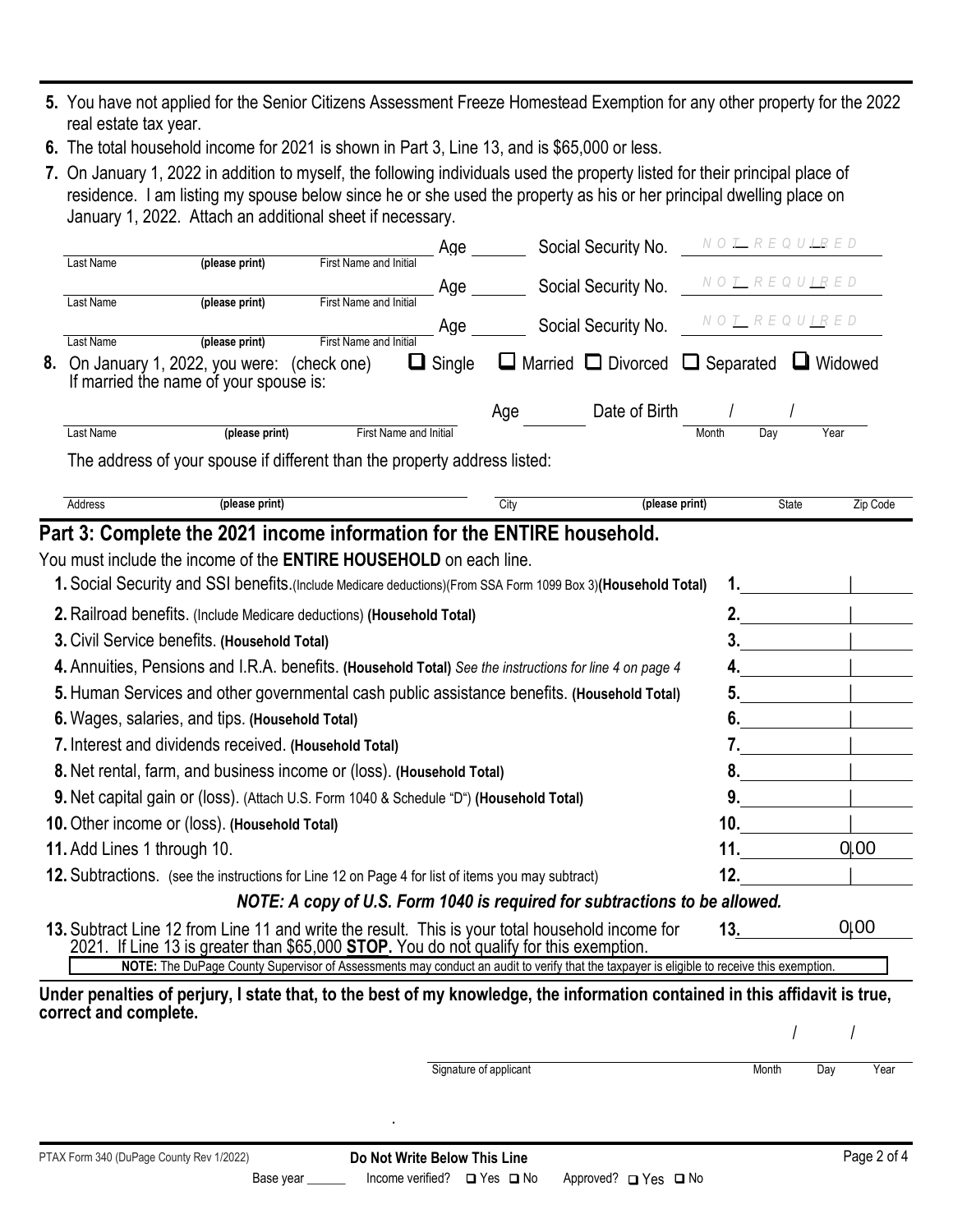# **What is the Senior Citizens Assessment Freeze Homestead Exemption (SCAFHE)?**

The Senior Citizens Assessment Freeze Homestead Exemption (35 ILCS 200/15-172) allows a qualified senior citizen to make an application which would freeze the equalized assessed value (EAV) of his or her property at the base year amount and prevent any increase due to inflation. The base year generally is the year prior to the year you first qualify and apply for the exemption.

The assessment freeze exemption does not freeze the amount of your property tax bill, which will still increase if the tax rate increases. Your assessment and tax bill may also increase if you add improvements to your home. However, if the equalized assessed value of your home decreases in the future, you will benefit from any reduction.

**Note:** Taxable year is the year preceding the year in which the property taxes are billed.

# **Who is eligible?**

To qualify for the Senior Citizens Assessment Freeze Homestead Exemption you must;

- be 65 years of age or older in 2022, and
- have a total household income of no more than \$65,000 in the 2021 calendar year.

# **In addition, on January 1, 2022, you must:**

- have used the property as your principal place of residence,
- have owned the property, or have had legal or equitable interest in the property, by written instrument, or have had a leasehold interest in a single-family residence, and
- be liable for the payment of property taxes.

**Note:** If this is the first time you are applying for this exemption, you also must meet the last three eligibility requirements listed above for 2021.

If your spouse died in 2022 and would have qualified for the exemption in 2022 and you meet all of the requirements except the age requirement, you may be eligible for this exemption in 2022 and possibly 2021.

If you previously received this homestead exemption and now reside in a nursing home, assisted or shared living or mental health facility **and** if your property is occupied by your spouse or is not occupied, you may be eligible if the other requirements are met.

Residents of cooperative apartment buildings or cooperative life-care facilities may qualify for this exemption if they are liable for the payment of the property taxes on their residence and meet the other requirements.

**Note:** You do not qualify for this exemption if your property is assessed under the mobile home privilege tax.

# **What if I have a net operating loss or capital loss carryover from a previous year?**

You cannot include any carryover of net operating loss or capital loss from a previous year. You can only include a net operating loss or capital loss that occurred in 2021.

# **What is a household?**

A household means the applicant, the applicant's spouse, and all persons who use the residence of the applicant as their principal dwelling place on January 1, 2022.

# **What is included in household income?**

Some examples of income that must be included in your household income; (for specific income questions, see Part 3 on Page 4)

*etc.*

benefits

income

length of service • Monthly insurance benefits • Pension and IRA\* benefits

Medicare deductions) • Rental income

- Alimony or maintenance received
- Annuities and other pensions
- Black lung benefits
- Business income
- Capital gains
- Cash assistance from Illinois Human Services and other governmental cash<br>public assistance
- $\bullet$  Cash winnings from such sources as raffles and lotteries
- Civil Service benefits
- Damages awarded in a lawsuit for nonphysical injury or sickness
- Dividends
- Farm income
- Income tax refund (only if you received Form 1099 G)
- Interest
- Interest on life insurance policies
- Long term care insurance (federally taxable portion only)
- Lump sum Social Security payments

#### *\*See the specific instructions for Line 4 on Page 4.*

# **What is not included in household income?**

Some examples of income that should not be included in your household income; (for specific income questions, see Part 3 on Page 4)

- Cash gifts
- Child support payments
- Damages awarded from a lawsuit for physical injury or sickness
- Energy Assistance payments
- Federal income tax refunds
- Lump sums from inheritances
- Lump sums from insurance policies
- Money borrowed against a life insurance policy or from any financial institution
- Reverse mortgage payments

# **Will my information remain confidential?**

All facts and information received from your application is confidential and may be used only for official purposes.

**Note:** Additional documentation such as birth certificates, tax returns, *etc.*, may be required by the Supervisor of Assessments to verify the information in this application.

# **When must I file?**

If you are eligible for this exemption, you should file this form with the Supervisor of Assessments by **October 1, 2022** This form must be filed every year to continue to receive the exemption. The eligibility requirements listed under "Who is eligible" must be met each year.

> **DuPage County Supervisor of Assessments** 421 N. County Farm Road, Wheaton, Illinois 60187 (630) 407-5858

- Spousal impoverishment payments Stipends from the Foster Parent and
	- Foster Grandparent programs
	- Veterans' benefits
	- IRA's "rolled over" into other retirement accounts, unless "rolled over" into a Roth IRA
	- COBRA Subsidy Payments

• Miscellaneous income from rummage sales, recycling aluminum, baby sitting,

• Military retirement pay based on age or

• Railroad Retirement benefits (including

Social Security income (including Medicare deductions)

• Unemployment compensation • Wages, salaries, and tips • Worker's Compensation Act income • Worker's Occupational Diseases Act

• Supplemental Security Income (S.S.I.)